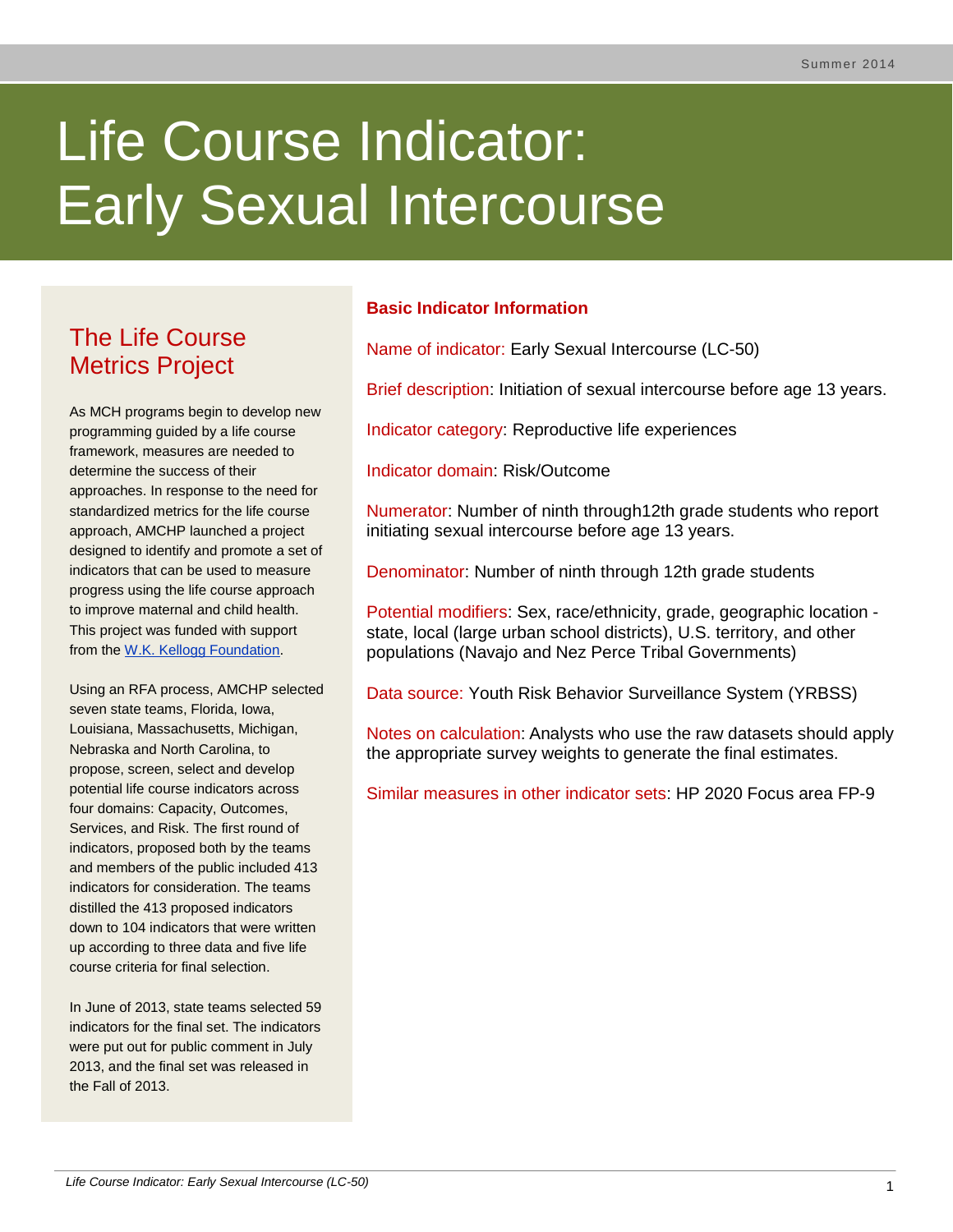# **Life Course Criteria**

#### *Introduction*

Transition to sexual activity is an important event in the life stage of adolescence; however, youth in early adolescence have not yet made the physical, mental, and emotional developments necessary to make sensible decisions surrounding sexual activity (26). According to YRBS 2013 data, 5.6 percent of United States ninth through 12th graders initiated sexual intercourse prior to age 13. Early sexual debut has multiple short- and long-term physical and mental health implications. Adolescents who start having sex before age 13 have an increased likelihood for risky sexual behaviors and associated outcomes such as sexually transmitted infections (STIs) (22,24). In addition to sexual-related outcomes, early sexual intercourse also is associated with other unhealthy behaviors including alcohol use, delinquency and violence (25). Early sexual intercourse also affects intergenerational health through an association with unintended pregnancies. Children who are born to adolescent mothers have a higher risk for a number of negative physical and emotional health outcomes (14). These associations suggest an opportunity for prevention of important negative health outcomes, including teen pregnancy, sexually transmitted infections (STIs), and problem alcohol use, in adolescents and young adults. Early sexual education for youth is important, however, successful interventions to delay age of sexual intercourse also need to incorporate positive youth development to empower them to make informed decisions about sexual activity (25).

#### *Implications for equity*

Early sexual intercourse varies by a number of demographic factors. According to 2013 YRBS national data, 8.3 percent of male ninth through 12th graders reported they had sexual intercourse for the first time before age 13 years, compared with 3.1 percent of female respondents (5). Further, there are differences in early sexual debut among racial-ethnic groups; 14 percent of Black adolescents, 9.6 percent of American Indian/Alaskan Native adolescents, and 6.4 percent of Hispanic adolescents reported they had sexual intercourse for the first time before age 13, compared with 3.3 percent of White adolescents and an overall prevalence of 6.2 percent. The YRBS data are supported by numerous studies that found both boys and Black adolescents are at an increased risk for early sexual intercourse (6, 7, 8).

Beyond sex and race/ethnicity, household income also is a risk factor associated with early sexual intercourse. Compared with adolescents living in more affluent households, those living in low-income households are at an increased risk of engaging in early sexual intercourse. When comparing samples of low-income adolescents in the Three-City Study, Jordahl and Lohman found that low-income adolescent girls report a nearly 4 percent increase in early sexual debut when compared with the national average, while low-income adolescent boys reported rates of early sexual debut more than double that of the national average for boys (32 percent vs 15 percent) (9).

#### *Public health impact*

When comparing the results from the biennially administered national YRBSS, the percent of ninth through 12th grade respondents who report having sexual intercourse before age 13 years decreased from 1991 to 2005 (10). However, since 2005, this change has stagnated and results from the YRBSS have shown no change in this indicator (10). Early sexual intercourse initiation by youth under 13 years of age has a range of negative public health consequences. Early initiation of sexual intercourse is associated with increased risky sexual behaviors including unprotected sex and sex with multiple partners, which puts youth at risk for HIV infection and other STIs, unintended pregnancy, and other negative social and psychological outcomes (22, 24). One of the strongest predictors of STIs among adolescents and young adults is early age of sexual intercourse, which indicates an important opportunity to prevent STIs in this population by delaying age of sexual intercourse (23). The relationship between early sexual debut and STIs may be mediated not only by sexual risk behaviors but also by the link between early age of intercourse initiation and multiple other high-risk behaviors (23). Other risk behaviors and adverse outcomes that are linked with early sexual intercourse are alcohol and drug use, depression, suicidal thoughts and rape (25). Compared with peers who delay sex, adolescents with early sexual debut are more likely to use alcohol and exhibit problem use of alcohol (23).

Teenage pregnancies have negative consequences for both the teenage mothers and their offspring. A pregnancy during a woman's teenage years can be a barrier to future education and employment (28). Children of adolescent mothers may also be at higher risk for negative outcomes related to physical, social, and emotional health and well-being, indicating that the public health impact of improvement in this indicator could move beyond the individual engaging/abstaining in early sexual intercourse and extend into the next generation of children (14).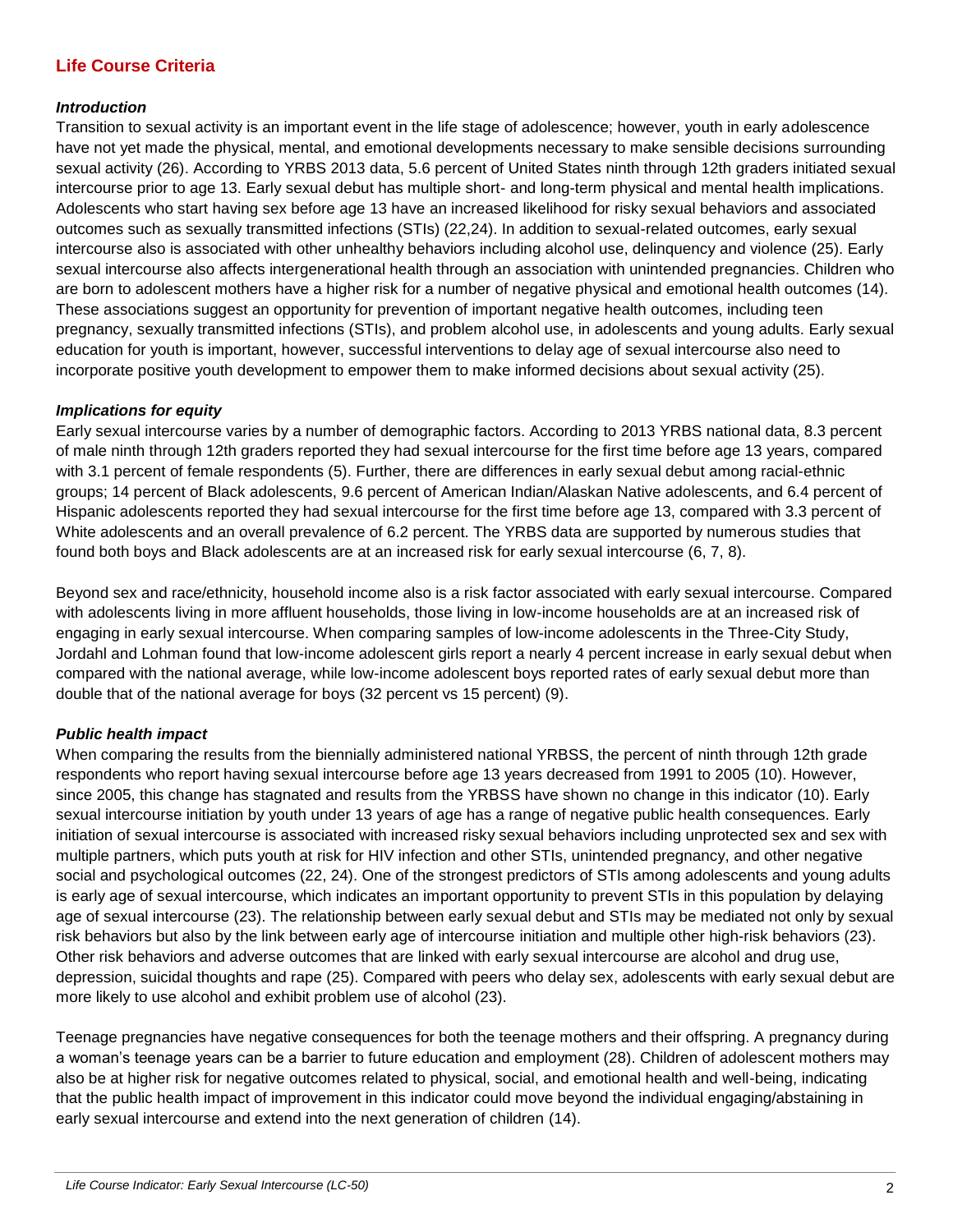While early sexual education for adolescents can help to impact this indicator (9), social and family environments of youth also need to be addressed (27, 9). Family factors such as maternal-child relationships, living in a single parent home, and low parental education attainment are associated with early sexual debut (27). Creating stable family environments and decreasing other risk behaviors in adolescents such as drug and alcohol use to increase good judgment and decision making in adolescents also is important to delaying age of sexual intercourse initiation (9, 27).

# *Leverage or realign resources*

From a holistic, positive youth development perspective, decreasing early sexual intercourse requires attention to factors broader than those related to sexual activity. The more developmental assets youth demonstrate, the less likely they are to engage in sexual intercourse. Developmental assets are supports, strengths, and non-cognitive skills they experience in themselves, their families, their schools, and their communities (21)

There is national support for both abstinence only and comprehensive sex education that target higher risk youth with the goal of encouraging abstinence and/or educating youth about behaviors that protect against STIs and unplanned pregnancy (3, 4). Where delaying the age of sexual debut beyond early adolescence is tied to the issue of teen pregnancy, there are multiple national teen pregnancy initiatives to engage as partners. The National Campaign to Prevent Teen and Unplanned Pregnancy aims to achieve a 20 percent reduction in the national teen pregnancy rate (28). The National Campaign engages teens directly and has had more than three million young people participate in their online National Day to Prevent Teen Pregnancy (28). They also provide a series of sexual education resources on The National Campaign website (28).

Teen pregnancy also is a Centers for Disease Control and Prevention (CDC) winnable battle and one of the key actions outlined to reduce teen pregnancy is "promote the delay of sexual initiation through evidence-based programs and social norm changes (29)." Delaying sexual initiation through social norm changes acknowledges the need to not just educate adolescents about sexual intercourse but also create environments in which adolescents are able to make healthy sexual decisions. Lastly, opportunity to impact this indicator exists within the *Patient Protection and Affordable Care Act of 2010*, which amended Title V of the Social Security Act to include:

- Authorization and funding of the Title V State Abstinence Education Grant Program (AEGP), which provides funding to the states and territories to promote abstinence education to higher risk youth (3)
- The Personal Responsibility Education Program (PREP), which supports state agencies in providing both abstinence and contraception education (4)

Research on the disproportionate impact of this indicator on certain populations illustrates the need for timely, welltailored, and wide-ranging resources, policies, and education to combat early sexual intercourse and associated negative effects on health (9).

Higher rates of early sexual intercourse among lower income populations suggest that in addition to cultivating developmental assets, sexual education needs to be introduced at earlier ages, especially among higher-risk youth (9). In order to delay age of sexual debut, sexual education programming is needed by the fifth or sixth grade (31). A number of partners, including pediatricians, community leaders, schools and parents can be engaged to create sexual education programming for youth at earlier ages. As gender differences in rates of early sexual intercourse are clear, further tailoring of programs to appeal to and connect with higher risk populations is important.

Sexual education can be a sensitive topic in some communities. As noted above, another avenue for delaying onset of sexual intercourse in adolescents is through positive youth development. A similar tactic is cited by the CDC to assist in youth HIV prevention through increasing skills and assets of youth to help them avoid health risks such as sexual risk behaviors (30). Positive youth development is advantageous because it also has the ability to address more than one health risk behavior at one time (30). Programs can be run through schools or as extracurricular activities and teach youth problem solving skills, how to communicate with others, and help develop positive family and community relationships (30). Increasing other protective factors against early sexual debut in youth and families also is an important consideration. Maternal education is a notable protective factor against early sexual activity, and it is possible that an increase in social capital and education of young women could potentially decrease the likelihood of early sexual activity among the adolescent children of these women (9). Further, CDC research has shown the clear cost benefit of addressing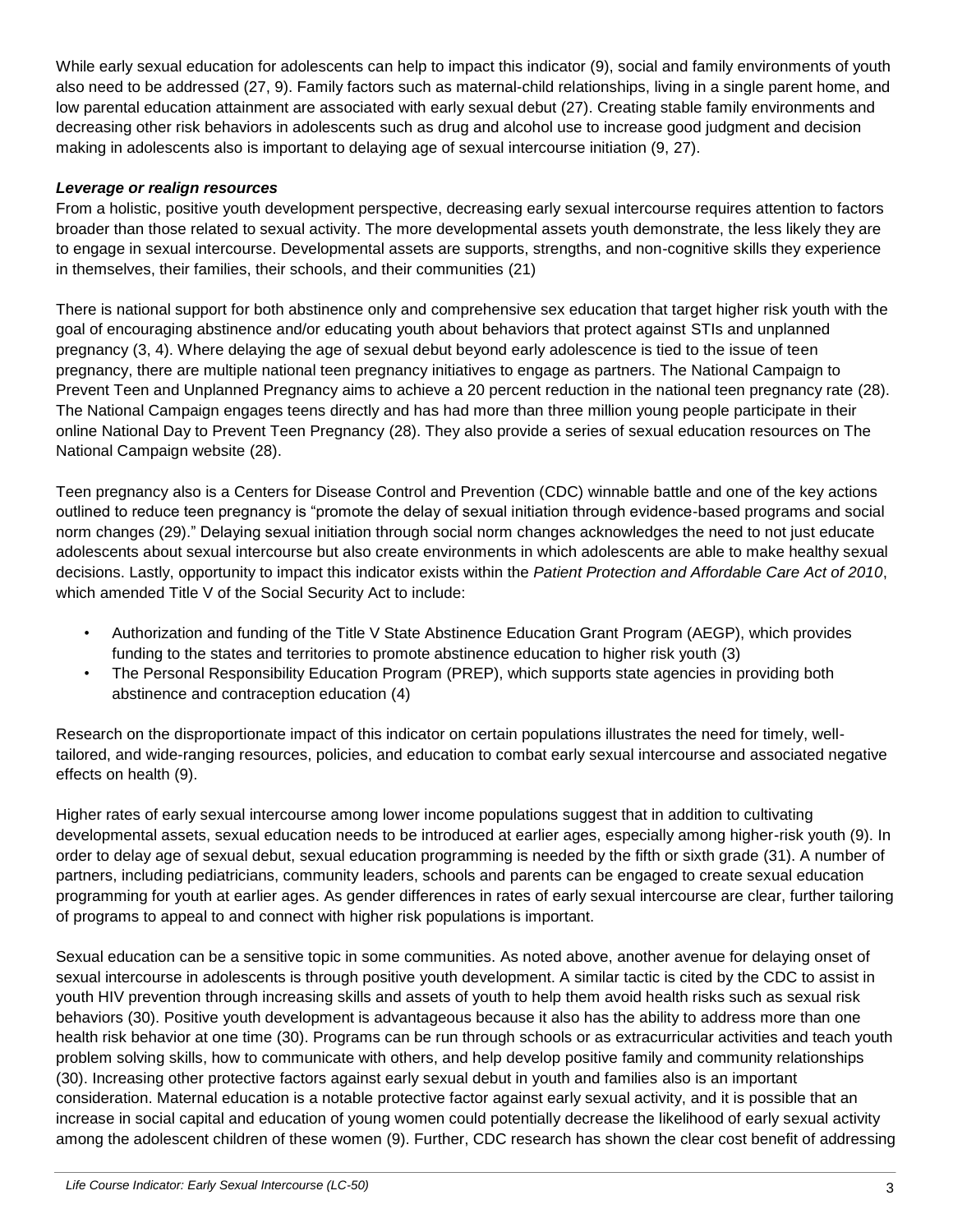early sexual initiation and adolescent sexual activity; for every dollar spent in evidence-based school-based HIV, STI, and pregnancy prevention programs, \$2.65 was saved in medical costs and lost productivity (15).

# *Predict an individual's health and wellness and/or that of their offspring*

Early initiation of sexual intercourse is associated with a number of behaviors risky to health and wellness including decreased likelihood of regular condom use during intercourse, an overall higher lifetime number of sexual partners, and increased substance abuse (11, 12, 13). Additionally, early initiation puts a person at higher risk for diseases and conditions such as STIs, adolescent pregnancy, poorer self-reports of health, and cervical neoplasia in females (11, 12, 13). Earlier sexual intercourse may be associated with poorer self-report of life satisfaction, demonstrating that the effects of this early sexual intercourse in adolescence can ripple into multiple realms of health and well-being (18).

It is critical to recognize the impact of early sexual intercourse beyond that on the health of the individual. Children of adolescent mothers are at a higher risk for negative physical, emotional and social outcomes (14). These negative outcomes include higher risk of substance abuse in adolescence, joining gangs, running away from home, being less prepared for kindergarten, dropping out of school, becoming incarcerated at some point in their lives, and to become pregnant in adolescence themselves (14, 29).

# **Data Criteria**

# *Data availability*

The YRBSS monitors priority health-risk behaviors and the prevalence of obesity and asthma among youth and young adults. The YRBSS includes a national school-based survey conducted by the CDC, state, territorial, and local education and health agencies and tribal governments. YRBSS monitors six categories of priority health-risk behaviors among youth and young adults, including behaviors that contribute to unintentional injuries and violence; sexual behaviors that contribute to unintended pregnancy and sexually transmitted diseases, including HIV infection; alcohol and other drug use; tobacco use; unhealthy dietary behaviors; and inadequate physical activity. In addition, YRBSS monitors the prevalence of obesity and asthma.

The YRBSS is administered every other year (odd years), generally in the spring semester in schools via a pencil and paper mode. The YRBSS survey contains no skip patterns. In the even-numbered years, CDC leads a process of examining and revising the questionnaire, using both expert opinion and votes from the YRBSS coordinators in states. The final result is a standard questionnaire that can be modified by states to meet their needs, but modifications must be within certain parameters.: 1) the modified questionnaire must contain at least two-thirds of the original standard questionnaire, 2) questions that are added are limited to eight mutually exclusive response options, 3)the questionnaire may not have skip patterns or fill in the blanks, and 4) the questionnaire may not exceed 99 questions, and the state must retain the height and weight questions. The 2011 YRBSS included a national school-based survey conducted by CDC and 47 state surveys, six territory surveys, two tribal government surveys, and 22 local surveys conducted among students in grades nine through 12 during October 2010 to February 2012. Data collected by CDC represent both public and private schools with students in grades nine through 12; data collected by states, territories, tribes, and localities represents primarily public school students.

Data on early sexual intercourse are currently collected every two years through the YRBSS. The YRBSS surveys a sample of high school, and in some cases middle school, students that is representative at the national, state, tribal, and large urban school district levels. Youth Risk Behavior Surveys (YRBS) have been conducted biennially since 1991. In 2011, 47 states and the District of Columbia conducted the YRBS, as did six United States territories, two tribal governments, and 21 other large urban school districts (1). As three states (Minnesota, Oregon and Washington) did not conduct surveys, state-level data are not available for all 50 states.

Early sexual intercourse before age 13 is included on the national, state, territorial, tribal and large urban school district versions of the survey. The formula for measurement is the same on all surveys for this indicator. The numerator is calculated from data reported by ninth to 12th grade respondents on whether or not they have had sexual intercourse before the age of 13 years.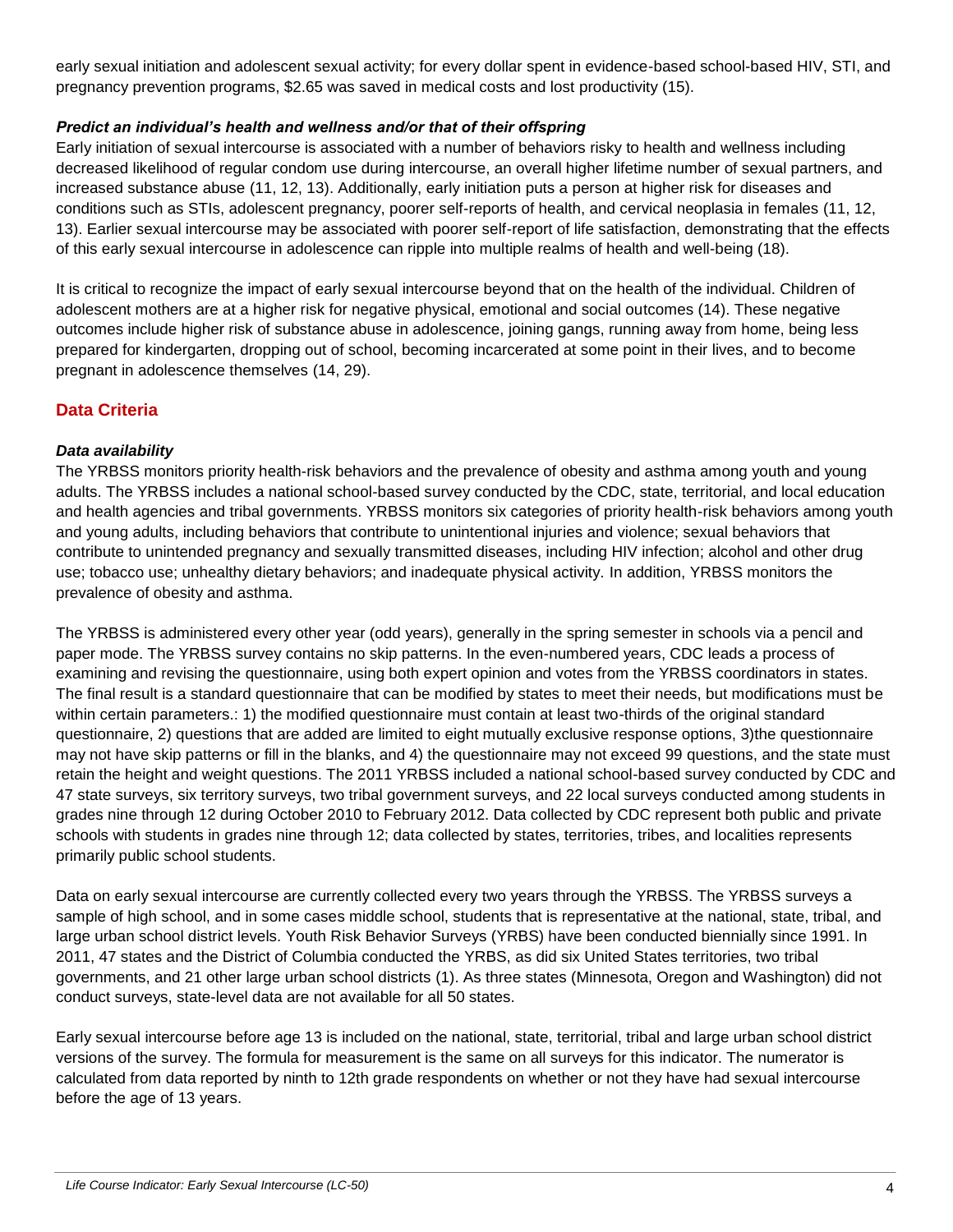The CDC creates reports for each participating site. Further, CDC maintains a publicly accessible website with detailed information about the YRBSS and results, including "Youth Online," a data-query application that allows users to view detailed survey results. YRBS data available on "Youth Online" includes all weighted national, states, territorial, tribal and local results from 1991-2011. Also available through the CDC website are data files and documentation for all national surveys conducted since 1991, which allows individuals to conduct their own analysis of national data. YRBSS data tables and fact sheets are available on [apps.nccd.cdc.gov/youthonline/App/Default.aspx.](http://apps.nccd.cdc.gov/youthonline/App/Default.aspx)

#### *Data quality*

From the available YRBSS documentation, the 2011 national YRBS school response rate was 81 percent; the student response rate was 87 percent; and the overall response rate was 71 percent. Comparisons between estimates for states and districts from the national data collection effort and the surveys collected by states, territories, tribes, and localities can be found on the CDC YRBSS website. Each jurisdiction reached a minimum site response rate of 60 percent and therefore had weighted data for that year. Weighted data allows a jurisdiction to make statements from the data that generalize to all high school students in that jurisdiction.

Studies by CDC and others indicate that data about risk behaviors can be gathered as credibly from adolescents as from adults. YRBSS performs internal reliability checks to help identify the small percentage of students who falsify their answers. To obtain truthful answers, students must perceive the survey as important and know procedures have been developed to protect their privacy and allow for anonymous participation.

A test-retest study of the 1999 version of the questionnaire (1) found that 47 percent of items had at least "substantial" reliability, with kappa statistics of agreement of 61 percent or greater, and 93 percent of items had at least "moderate" reliability, with kappas of 41 percent or greater. The study found no differences in reliability by gender, grade, or race/ethnicity. The study found that items related to tobacco use, alcohol and other drug use, and sexual behavior had the highest reliability. By comparison, items asking about dietary behaviors, physical activity, and other health-related topics were less reliable. A study of mode and setting using the YRBSS questions (20) determined that students were more likely to report risk behaviors when they took the survey at school compared with taking the survey at home.

#### *Simplicity of indicator*

The level of complexity in calculating and explaining this indicator is low. The denominator captures how many youth responded 'yes' to ever having sexual intercourse on the YRBS. The numerator captures a segment of those who reported ever having sexual intercourse who also report ever having sexual intercourse before age 13 years. While this is a fairly simple measure, it relies on self-report, which can result in misclassification problems (2). Early sexual intercourse is a measure that can be readily and simply explained, and addressing this issue has garnered much attention in programming and policy.

#### **References**

1 Brener ND, Kann L, McManus TL, Kinchen S, Sundberg EC, Ross JG. Reliability of the 1999 Youth Risk Behavior Survey Questionnaire. Journal of Adolescent Health 2002;31:336–342

2 Upchurch, D.M., Lillard, L.A., Aheshensel, C.S., et al. (2002). Inconsistencies in reporting the occurrence and timing of first intercourse among adolescents. Journal of Sex Research, 39, 197-206.

3 Family and Youth Services Bureau, Title V Abstinence Education Grant Program Fact Sheet. Retrieved from http://www.acf.hhs.gov/programs/fysb/resource/aegp-fact-sheet.

4 Family and Youth Services Bureau, Personal Responsibilty Education Progarm Fact Sheet. Retrieved from http://www.acf.hhs.gov/programs/fysb/resource/prep-fact-sheet.

5 Centers for Disease Control and Prevention. Youth Online. Retrieved from http://apps.nccd.cdc.gov/youthonline/App/Default.aspx?SID=HS.

6 Annie E. Casey Foundation (2005). When teens have sex: Issues and trends. Retrieved March 7, 2013 from http://www.aecf.org/cgibin/teen.cgi?DATASET=US.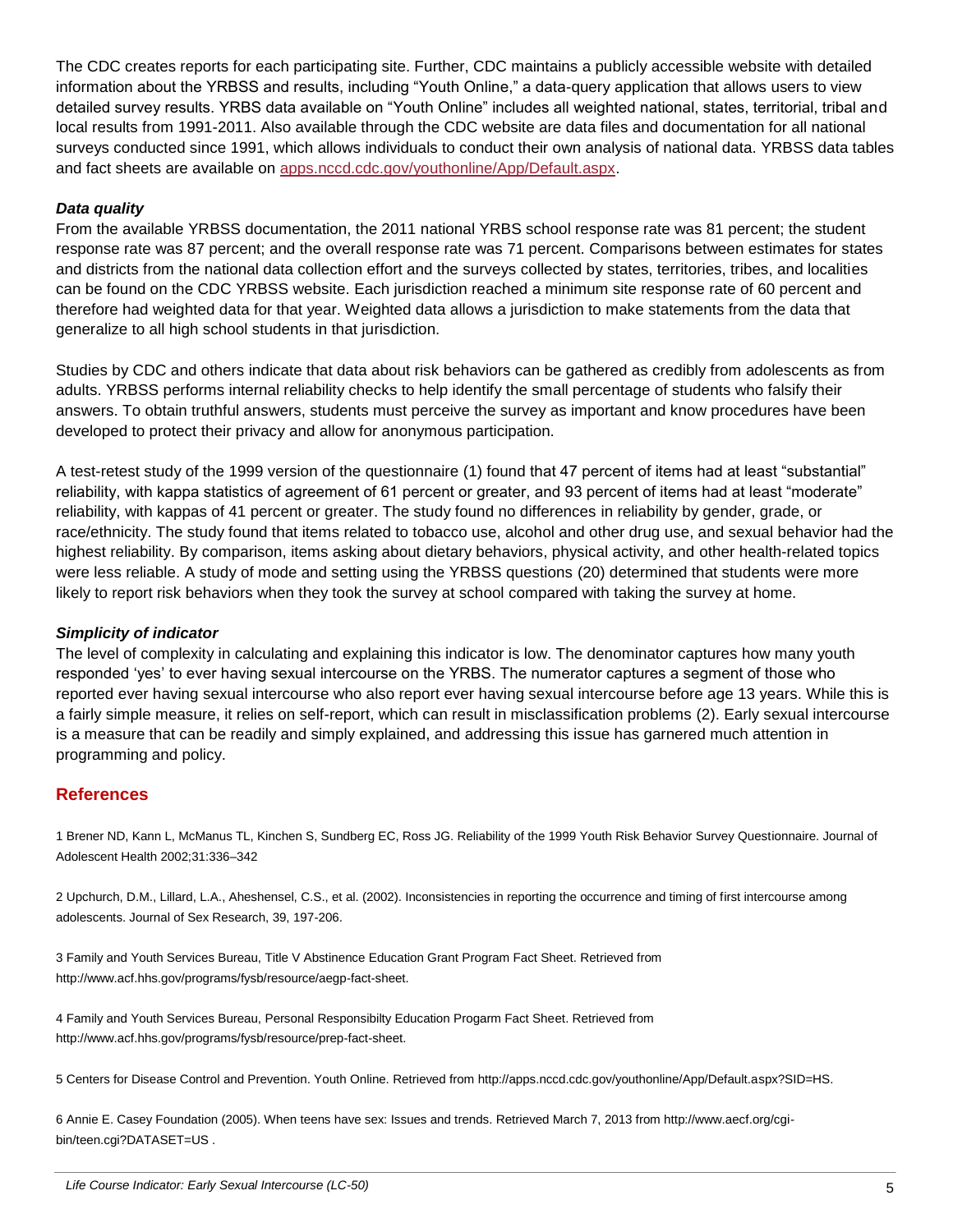7 Cavazos-Regh, P.A., Krauss, M.J., Spitznagel, E.L., Shootman, M., Bucholz, K.K, Peipert, J.F. (2009) Age of sexual debut among U.S. adolescents. Contraception, 80(2), 158-162.

8 Alan Guttmacher Institute (2002) Teenagers' sexual and reproductive health. Retrieved March 7, 2013 from http://www.agiusa.org/pubs/fb\_teends.pdf.

9 Jordahl, T., Lohman, B.J. (2009). A bioecological analysis of risk and protective factors associated with early sexual intercourse of young adults. Children and Youth Services Review, 31, 1272-1282.

10 Centers for Disease Control and Prevention. (2011). Trends in the prevalence of sexual behaviors and HIV testing. National YRBS: 1991-2011. Retrieved from http://www.cdc.gov/healthyyouth/yrbs/pdf/us\_sexual\_trend\_yrbs.pdf .

11 Coker A.L., Richter D.L., Valois R.F., et al. (1994). Correlates and consequences of early initiation of sexual intercourse. Journal of School Health, 64, 372-7.

12 Kaestle, C.E., Halpern, C.T., Miller, W.C., Ford, C.A. (2005). Young Age at First Sexual Intercourse and Sexually Transmitted Infections in Adolescents and Young Adults. American Journal of Epidemiology, 161(8), 774-780.

13 Else-Quest, N.M., Hyde, J.S., DeLamater, J.D., (2005). Context counts: long-term sequelae of premarital intercourse or abstinence. Journal of Sex Research, 42, 102-112.

14 DeGenna, N.M., Larkby, C., Cornelius, M.D. (2011) Pubertal timing and early sexual intercourse in the offspring of teenage mothers. Journal of Youth and Adolescence, 40, 1315-1328.

15 Centers for Disease Control and Prevention. (2010). Bringing high-quality HIV and STD prevention to youth in schools. Retrieved from http://www.cdc.gov/healthyyouth/about/pdf/hivstd\_prevention.pdf .

16 Saewyc, EM. (2001).Research on adolescent sexual orientation: Development, health disparities, stigma, and resilience. Journal of Research on Adolescence, 21, 256-272.

17 Ivankovich, M.B., Leichliter, J.S., Douglas, J.M. (2013). Measurement of Sexual Health in the U.S.: An Inventory of Nationally Representative Surveys and Surveillance Systems. Public Health Reports, 128, 62-72.

18 Sandfort, T.G., Orr, M., Hirsch, J.S., Santelli, J. (2008). Long-Term Health Correlates of Timing of Sexual Debut: Results from a National U.S. Study. American Journal of Public Health, 98(1), 155-161.

19 Centers for Disease Control and Prevention. (1991). Premarital sexual experience among adolescent women - United States, 1970-1988. Morbidity and Mortality Weekly Review, 39 (51-52), 29-932.

20 Brener ND; Eaton DK, Kann L, et al. The Association of Survey Setting and Mode with Self-Reported Health Risk Behaviors Among High School Students. Public Opinion Quarterly 2006;70:354–374

21 A Fragile Foundation: The State of Developmental Assets Among American Youth: SURVEY: Profiles of Student Life: Attitudes and Behaviors. Surveys of 89,000 U. S. youth, grades 6 to 12, in 2010

22 Magnusson B, Masho S, Lapane K. Early Age at First Intercourse and Subsequent Gaps in Contraceptive Use. Journal Of Women's Health. 2012;21(1):73-79.

23 Epstein M, Bailey J, Manhart L, Hill K, Hawkins D, Haggerty K, Catalano R. Understanding the Link Between Early Sexual Initiation and Sexually Transmitted Infection: Test and Replication in Two Longitudinal Studies. Journal of Adolescent Health, 54 (2014).

24 O'Donnell L, O'Donnell C, Stueve A. Early Sexual Initiation and Subsequent Sex-related Risks Among Urban Minority Youth: The Reach for Health Study. Family Planning Perspectives, 2001, 33(6):268-275